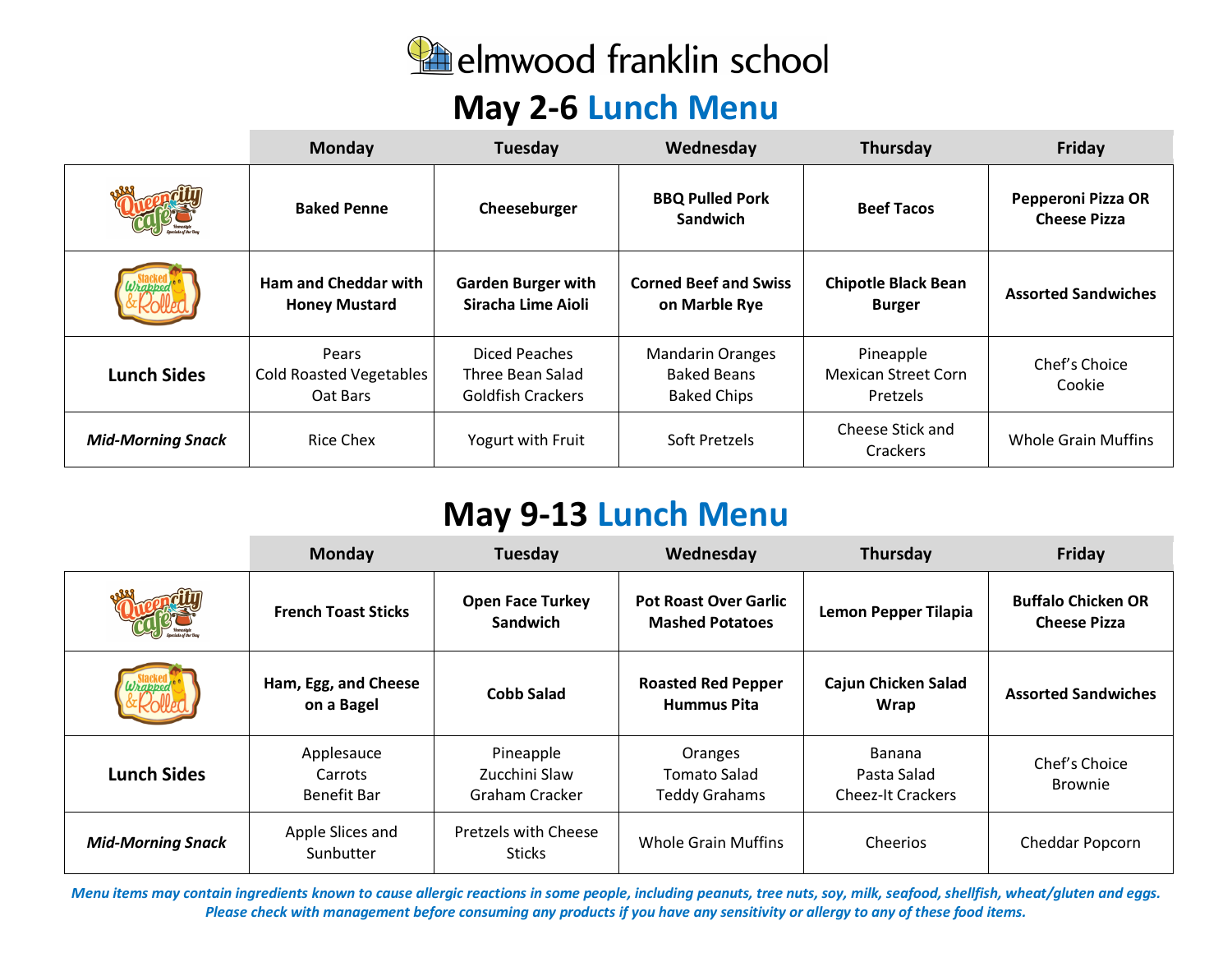

### **May 16-20 Lunch Menu**

|                          | <b>Monday</b>                                      | Tuesday                                        | Wednesday                                                    | Thursday                                                    | Friday                                    |
|--------------------------|----------------------------------------------------|------------------------------------------------|--------------------------------------------------------------|-------------------------------------------------------------|-------------------------------------------|
|                          | <b>Spinach and Artichoke</b><br><b>Alfredo</b>     | <b>Chicken and Cheese</b><br><b>Enchiladas</b> | <b>Cheese Tortellini with a</b><br><b>Bolognese Sauce</b>    | <b>Chicken Tenders</b>                                      | Pepperoni Pizza OR<br><b>Cheese Pizza</b> |
|                          | <b>Italian Assorted with</b><br><b>Basil Aioli</b> | Southwest Salad                                | <b>Tuna Salad Pita</b>                                       | <b>Marinated Portobello</b><br>Sandwich                     | <b>Assorted Sandwiches</b>                |
| <b>Lunch Sides</b>       | Apple<br>Carrot<br>Oatbar                          | Banana<br><b>Mexican Street Corn</b><br>Chips  | Pineapple<br><b>Roasted Cauliflower</b><br>Goldfish Crackers | Applesauce<br>Cole Slaw<br><b>Graham Crackers</b>           | Chef's Choice<br>Cookie                   |
| <b>Mid-Morning Snack</b> | <b>Rice Chex</b>                                   | Cheese Sticks with<br><b>Crackers</b>          | Vanilla Yogurt with<br><b>Graham Crackers</b>                | US: Carrots with Ranch<br>Prep & LS: Carrots with<br>Hummus | <b>Muffins</b>                            |

# **May 23-May 27 Lunch Menu**

|                          | <b>Monday</b>                      | Tuesday                                              | Wednesday                                                                                                          | Thursday                                | Friday                                                       |
|--------------------------|------------------------------------|------------------------------------------------------|--------------------------------------------------------------------------------------------------------------------|-----------------------------------------|--------------------------------------------------------------|
|                          | Pasta Primavera                    | <b>Buffalo Chicken</b><br>Mac & Cheese               | <b>Orange Chicken Over</b><br><b>White Rice</b>                                                                    | Mac & Cheese                            | <b>Greek Pizza with</b><br><b>Chicken OR Cheese</b><br>Pizza |
|                          | <b>BLT Wrap</b>                    | <b>Caesar Salad</b>                                  | <b>Greek Salad (Romaine,</b><br><b>Tomato, Diced Red</b><br><b>Onion, Black Olives,</b><br>Pepperoncini, and Feta) | <b>Ham &amp; Swiss on Marble</b><br>Rye | <b>Assorted Sandwiches</b>                                   |
| <b>Lunch Sides</b>       | Oranges<br>Coleslaw<br>Benefit Bar | Watermelon<br>Potato Salad<br><b>Graham Crackers</b> | Diced Pears<br><b>Stir Fry Vegetables</b><br>Kettle Chips                                                          | Applesauce<br>Carrots<br>Pretzels       | Chef's Choice<br>Cookie                                      |
| <b>Mid-Morning Snack</b> | Vanilla Wafers                     | Rice Chex                                            | Cinnamon Raisin Bagel                                                                                              | Celery with Sunbutter                   | <b>Whole Grain Muffins</b>                                   |

Menu items may contain ingredients known to cause allergic reactions in some people, including peanuts, tree nuts, soy, milk, seafood, shellfish, wheat/gluten and eggs. Please check with management before consuming any products if you have any sensitivity or allergy to any of these food items.